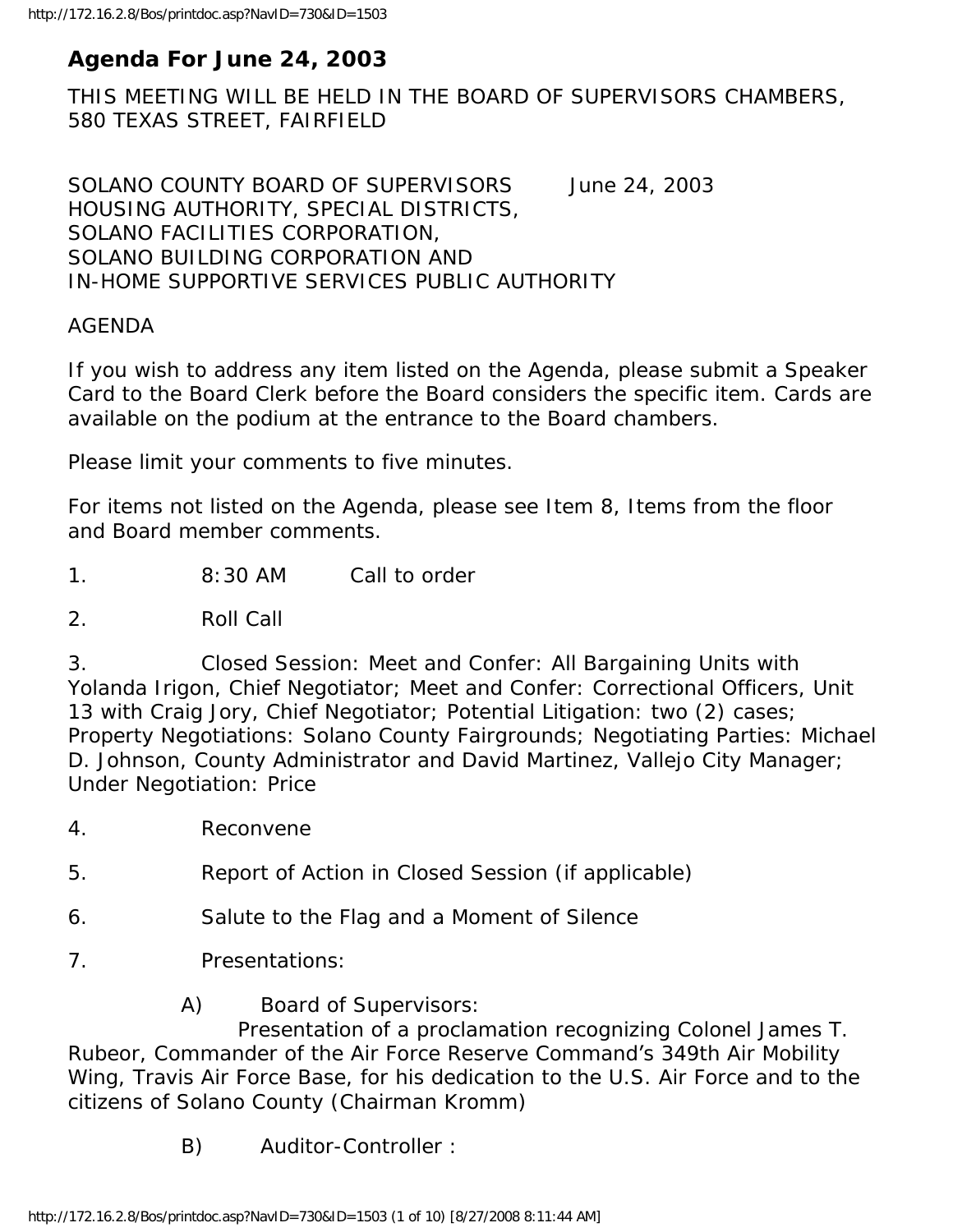Receive a presentation from Ken Nordhoff, Government Finance Officers Association, of the Certificate of Achievement for Excellence in Financial Reporting to the County of Solano for the Fiscal Year Ended June 30, 2002

C) Agriculture:

 Approval of a resolution and presentation from Wendy Rash, Solano County Weed Management Area, in support of California Weed Awareness Week, July 20-26, 2003

D) Health and Social Services:

 Approval of a resolution and plaque for presentation to Thomas L. Charron, MD, MPH, in recognition of 25 years of service to Solano **County** 

E) Health and Social Services:

 Approval of a resolution and plaque for presentation to John Bunter, Public Health Laboratory Director, for over 36 years of service to Solano County (Supervisorial District 5)

F) Human Resources:

 Approval of a resolution and plaque for presentation to Elizabeth Frandsen, Administrative Secretary for over 20 years of service to Solano County (Supervisorial District 3)

8. Items from the floor and Board member comments

 This is your opportunity to address the Board on a matter not listed on the Agenda, but it must be within the subject matter jurisdiction of the Board. Please submit a Speaker Card before the first speaker is called and limit your comments to five minutes.

9. Additions to or Deletions from the Agenda

10. Public Comment on Consent Calendar

 Each speaker shall have 5 minutes to address any or all items on the Consent Calendar.

- 11. Approval of the Agenda
- 12. Approval of Consent Calendar

 The Board considers all matters listed under the Consent Calendar to be routine and will adopt them in one motion. There will be no discussion on these items before the Board votes on the motion unless Board members request specific items be discussed and/or removed from the Consent Calendar.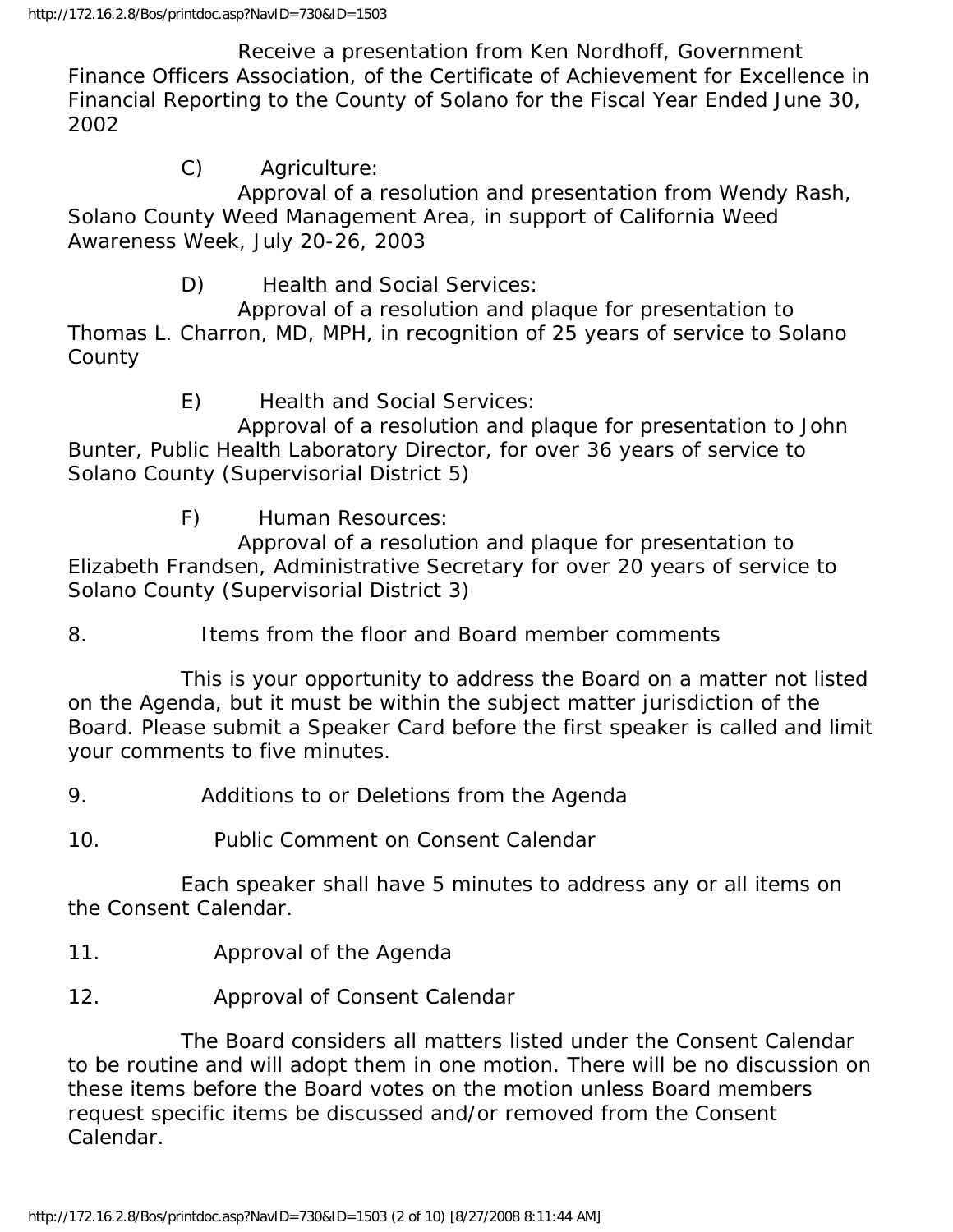# CONSENT CALENDAR

# GENERAL GOVERNMENT

13. Clerk of the Board of Supervisors: Approval of Minutes: Board of Supervisors June 3, 2003; Rural North Vacaville Water District June 3, 2003

14. County Administrator's Office:

 A) Approval of Subordination Agreement with the City of Suisun Redevelopment Agency to refund its existing Tax Allocation Bonds B) Approve an appropriation transfer in the amount of \$30,000 to cover increased costs of legal representation for inmates of the California Medical Facility (CMF) and Solano State Prison and recognizing Unanticipated Revenue in support of this appropriation (4/5 vote required)

## 15. Auditor-Controller:

 Approve an appropriation transfer in the amount of \$18,475 from the 2002 Certificates of Participation Debt Service Fund to the Government Center Complex Capital Project Fund

16. County Counsel:

 Adoption of a resolution releasing a lien on real property of Clarisse Carter, 354 Sawyer Street, Vallejo, for benefits received under the County's General Assistance Program

## 17. General Services:

 A) Approve a one-year extension to the agreement which expires June 30, 2003, with Pacific Power Service Corporation of Fairfield in an amount not to exceed \$85,000 for maintenance of the County's Cogeneration Plant; authorize the County Administrator to sign the extension agreement

 B) Approval to release the Director of General Services from accountability for two floor buffers originally valued at \$3,489 on the Fixed Asset Inventory for the Custodial Division that were stolen on April 2, 2003 from a custodial van

 C) Approve amendments to agreements for Project/Construction Management Services and Ancillary Architectural/Engineering Services with URS Corporation and Kitchell Capital Expenditure Managers to extend the duration of services through completion of existing and time sensitive work efforts at an estimated cost of \$50,000; authorize the County Administrator to sign the amendments

## 18. Human Resources:

 Approval of a resolution adopting the Memorandum of Understanding with Unit #13 – Correctional Officer Employees, represented by the Teamsters Union, Local #856, for the term of September 29, 2002 through October 8, 2005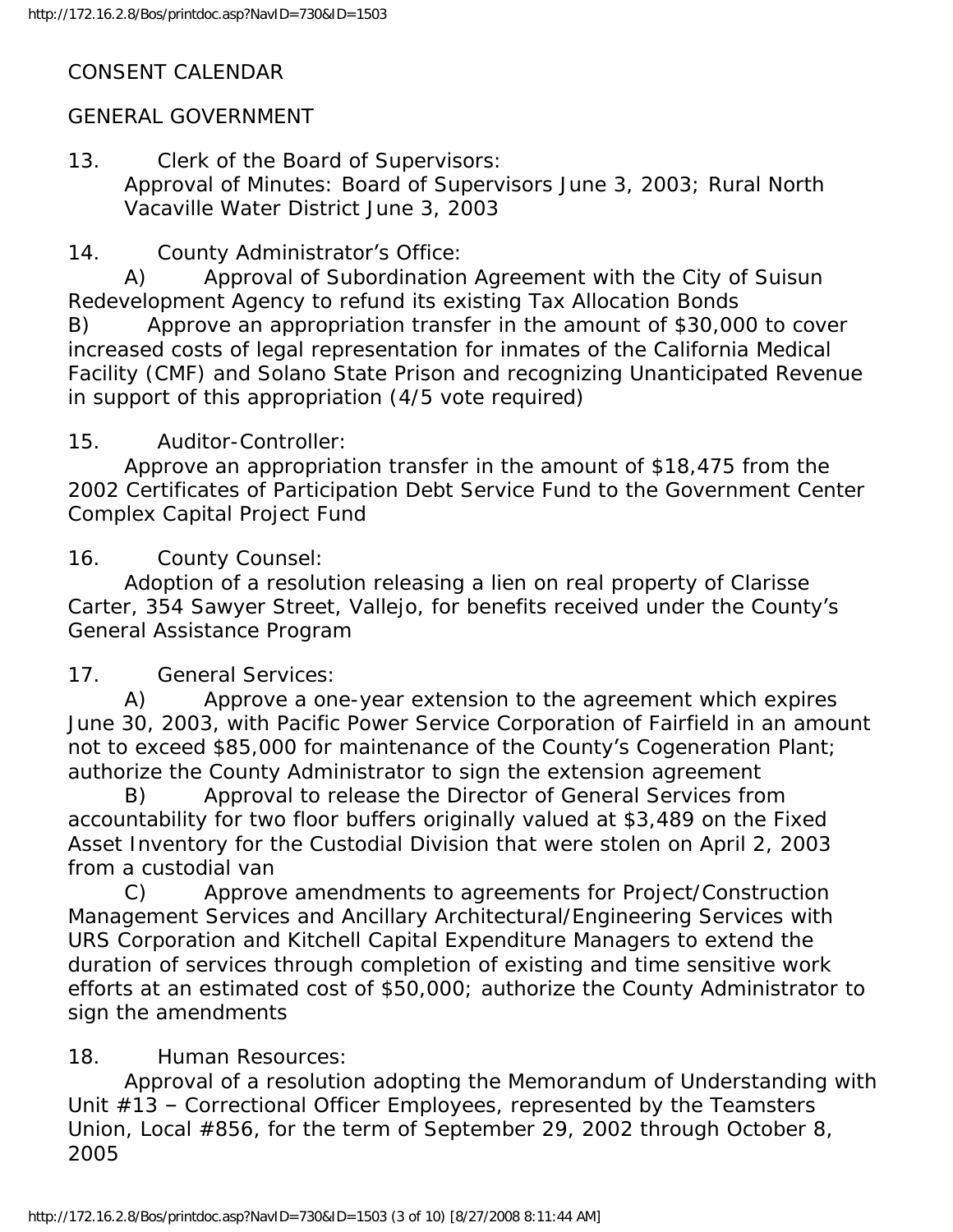### 19. Treasurer/Tax Collector/County Clerk:

 Adoption of a resolution, form of note, and form of purchase contract providing for the issuance of Tax and Revenue Anticipation Notes in the name of Benicia Unified School District in an amount not to exceed \$5,000,000; authorize the District to issue in conjunction with another district independent of the County if conditions permit (no financial impact)

### HEALTH AND SOCIAL SERVICES

20. Health and Social Services:

 A) Approve the appointment of Mark M. Maus, D.O., MPH as Interim Health Officer/Deputy Director effective July 18, 2003

 B) Approve an appropriation transfer of Unanticipated Revenue in the amount of \$28,231 for the Black Infant Health Program (4/5 vote required); approve an appropriation transfer of Unanticipated Revenue in the amount of \$86,000 to appropriate Public Health Bioterrorism Preparedness and Response funds (4/5 vote required); approve an appropriation transfer of Unanticipated Revenue in the amount of \$35,075 to appropriate Office of Traffic Safety Grant funds (4/5 vote required)

C) Approve an amendment in the amount of \$15,000 to increase the Interim Physicians contract to \$65,000 for the period October 1, 2002 to September 30, 2003; approve an amendment in the amount of \$35,000 to increase the Benicia Community Action Center contract to \$108,000 for the period January 15, 2003 to June 30, 2003; approve an amendment in the amount of \$29,951 to increase the Alameda Behavioral Health contract to \$413,166 for the period July 1, 2002 to June 30, 2003; approve an amendment in the amount of \$20,000 to increase the ECHO Group contract to \$253,000 for the period October 1, 2002 to September 30, 2003;

D) Approve a retroactive contract in the amount of \$100,000 with Solano Community College for services provided to CalWORKS students for the period October 1, 2002 through June 30, 2003 (no new Net County Cost)

E) Approve an appropriation transfer of Unanticipated Revenue in the amount of \$750,000 from the County Medical Services Governing Board (CMSP) (4/5 vote required); approve an appropriation transfer of Unanticipated Revenue in the amount of \$814,000 from CMSP Governing Board (4/5 vote required)

F) Approve an amendment to the agreement with Leaders in Community Alternatives, Inc. extending the agreement through September 30, 2003 and increasing the agreement amount by \$31,812 for a total amount of \$164,610; approve an amendment to the agreement with Health Partnerships, Inc., extending the agreement through September 30, 2003

G) Approve a contract with Hubbert Systems in an amount not to exceed \$145,000 for the period July 1, 2003 through June 30, 2004 for assistance in Health Insurance Portability and Accountability Act (HIPAA) compliance H) Adopt a Memorandum of Understanding with the Solano Safety Net

http://172.16.2.8/Bos/printdoc.asp?NavID=730&ID=1503 (4 of 10) [8/27/2008 8:11:44 AM]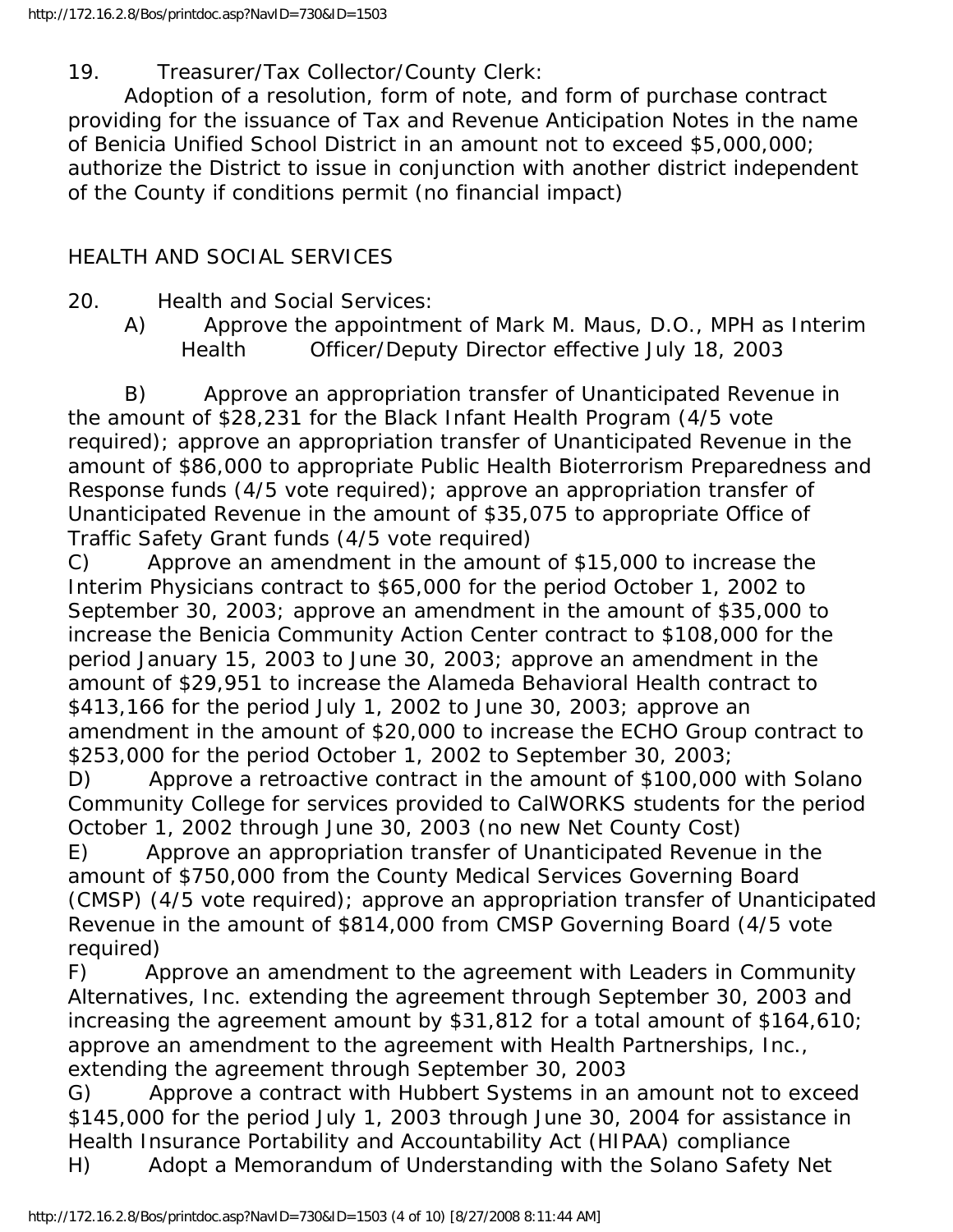Consortium (SSNC) for County services to the SSNC and for the SSNC to administer Housing and Urban Development (HUD) funds for homeless services received by the County for the period July 1, 2003 to June 30, 2006

Approval of Bay Area Services Network (B.A.S.N.) provider substance abuse treatment agreements for FY2003-04 (contracts are on file with the Clerk)

21. Solano County Children's Network:

 Approval of Local Child Care Planning Council recommendation for local priorities for increased State preschool, migrant and general child care funding

CRIMINAL JUSTICE

22. Probation:

 A) Approve three (3) month extensions for all current Substance Abuse & Crime Prevention Act of 2000 (Prop 36) contracts; approve monetary increases to contractor's maximum compensation, not to exceed \$75,000 in aggregate (list of contracts on file with the Clerk and detailed on the staff report)

 B) Approve two (2) month extensions for contracts with Ligouri Associates, Inc., Valley Toxicology, and Families First during the period July 1 through August 31, 2003 ; approve monetary increases to contractor's maximum compensation, not to exceed \$65,000 in aggregate; (list of contracts on file with the Clerk and detailed on the staff report)

 C) Adopt a resolution authorizing the Chief Probation Officer to execute all grant related contracts and budgetary matters associated with the Juvenile Justice Prevention Act of 2000

### 23. Sheriff/Coroner:

Approval of renewal contracts for FY2003/04 detailed on the staff report

### 24. Child Support Services:

 Approve a one year extension to June 30, 2004 of existing three-year contract which expires June 30, 2003 with Long Beach Genetics for genetic testing for paternity in an amount not to exceed \$90,000

### LAND USE/TRANSPORTATION

### 25. Environmental Management:

 Set date for a noticed/published hearing on the Green Valley Open Space Maintenance District Assessments for FY2003/04; adopt a resolution directing preparation of Annual Engineer's Report; adopt a Resolution of Intention to Order Improvements and Levy Assessments for the Green Valley Open Space Maintenance District

 Suggested Date for Noticed/Published Hearing: July 22, 2003 at 9:00 a.m.

OTHER: None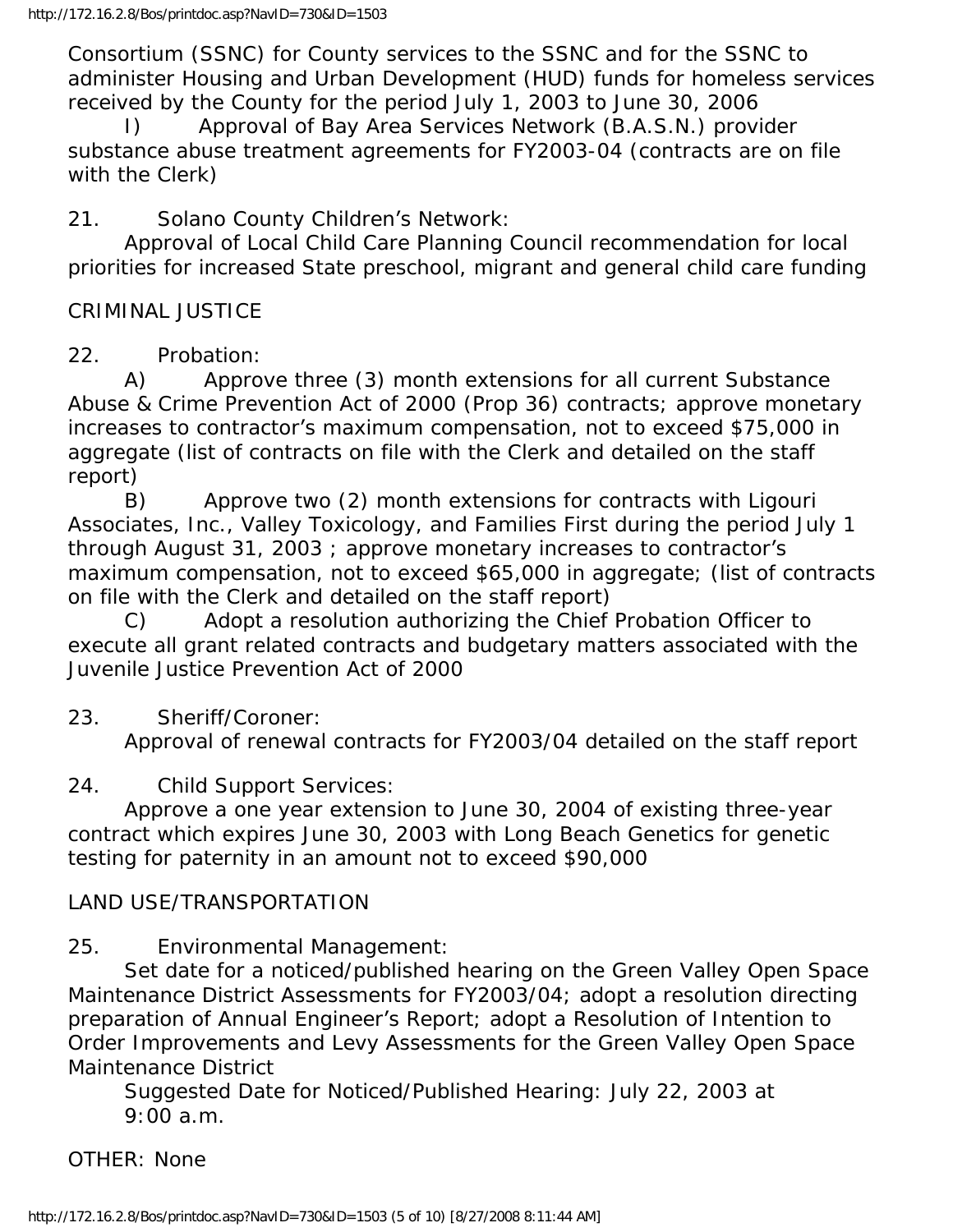SPECIAL DISTRICTS GOVERNED BY THE BOARD OF SUPERVISORS:

26. East Vallejo Fire Protection District: Quarterly Meeting held: No business to conduct

### SCHEDULED CALENDAR

27. Rescheduled Consent Items: (Items pulled from Consent Calendar above)

- $(A)$   $E)$
- $(B)$  F)
- $(C)$   $G)$
- $D)$  H)

GENERAL GOVERNMENT

28. County Administrator:

 Consider approving agreements with the Partnership Health Plan of California and the State of California to provide for Intergovernmental Fund Transfers (IGT) in order to enhance access to health care within Solano County

29. County Counsel:

Consider adopting a resolution opposing Station Casinos Inc. and Federated Indians of Graton Rancheria's proposed casino project in Sonoma County and any site along the Highway 37 corridor (Chairman Kromm)

#### 30. Auditor-Controller:

 A) Accept the audit report of the Solano County Fair for the year ended December 31, 2002

 B) Consider acceptance of the follow-up review of the Audit Report on the Inmate Welfare Fund presented to the Board of Supervisors on August 27, 2002

### HEALTH AND SOCIAL SERVICES

31. Health and Social Services:

 A) Consider approval of FY03/04 List of Contracts First Quarter Renewals; authorize Health and Social Services to terminate contracts to reflect reductions in funding; adopt a resolution authorizing the Chairman to sign certain agreements with the State; adopt a resolution delegating signature authority to the Director or Deputy Director/Health Officer; adopt a resolution authorizing the Director of Health and Social Services as signatory for fee for service contracts; approval of recommendations outlined in the staff report (list of contracts, amounts and terms on file with the Clerk)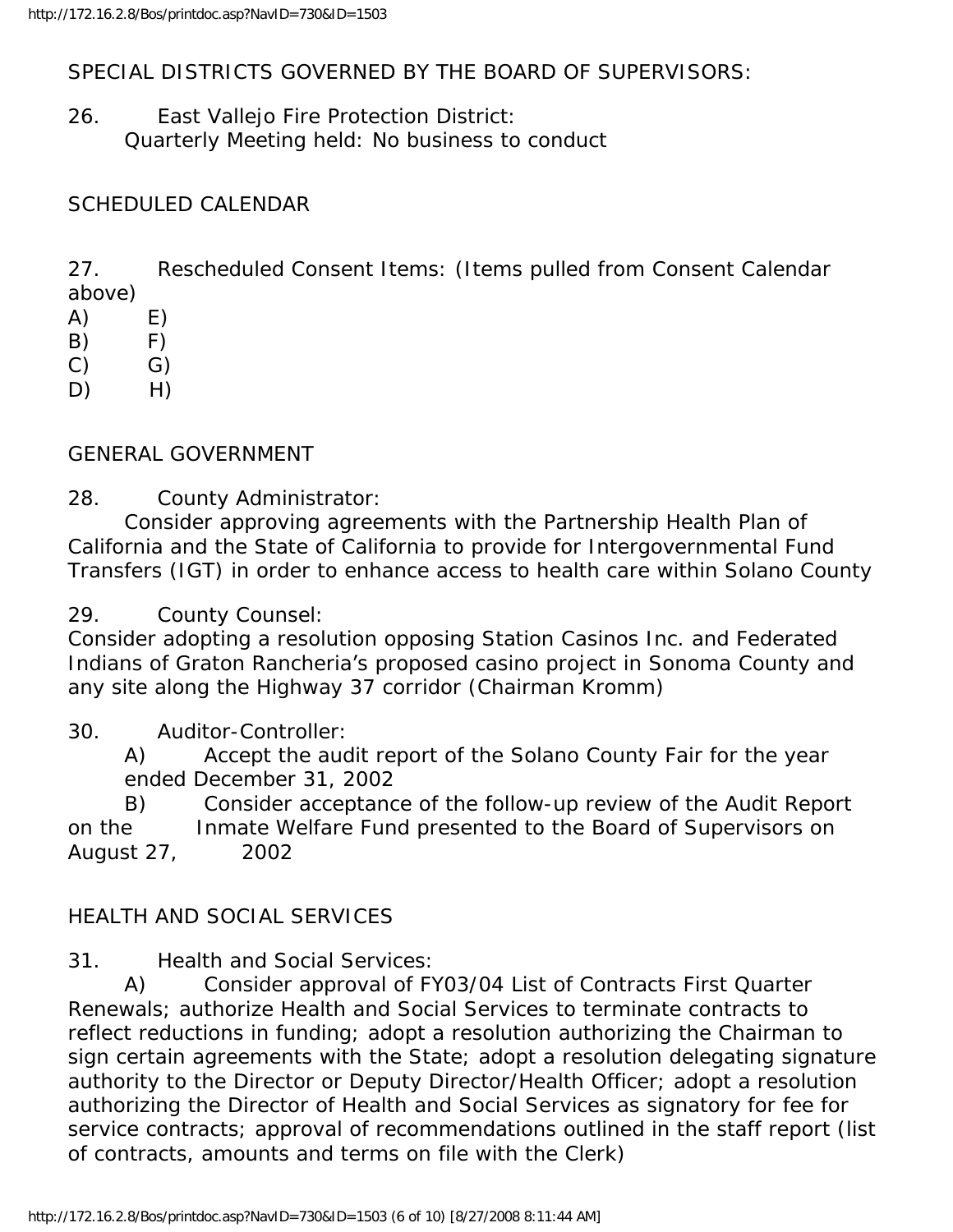B) Receive a presentation on the work of the Children's Policy and Planning Council; consider endorsement of the planning process presented

 C) Receive a presentation and consider accepting the first annual Child Protective Services (CPS) Ombudsperson Report

 D) Consider accepting a report on Implementation of the Master Settlement Agreement (MSA) Strategic Plan for Improved Health Access and Reduced Rates of Alcohol, Tobacco and other Drug Abuse; consider approval of recommendations outlined in the staff report

CRIMINAL JUSTICE: None

2:00 P.M.

GENERAL GOVERNMENT

32. General Services:

 Receive a presentation of preliminary findings for the Solano County Adult Detention Needs Assessment and Facilities Master Plan; provide direction to staff regarding site location and implementation alternatives for adult detention facilities

LAND USE/TRANSPORTATION

33. Transportation:

 Authorize the Transportation Department to obtain proposals for a planning study for the Old Town Cordelia Improvement Project; authorize the County Administrator to award an agreement with the selected consultant

34. Environmental Management:

 Consider authorization to give five-year notice to existing waste hauler providers servicing the unincorporated areas of Dixon, Fairfield, Suisun, and Vacaville of County's intent to initiate a competitive bid process in 2008 per Public Resources Code Section 49520; consider other recommendations detailed in the staff report

35. General Services/Environmental Management:

 Conduct a noticed/published hearing to consider the Park and Recreation Commission and Planning Commission recommendation to approve a Negative Declaration and General Plan Amendment G-03-01, Park and Recreation Element Update and Amendments to the Land Use and Circulation Element

OTHER: None

MISCELLANEOUS ITEMS

Appointments/Resignations to Boards and Commissions:

36. A) Board of Supervisors:

Reappointment of Maureen McSweeney to the Children and Families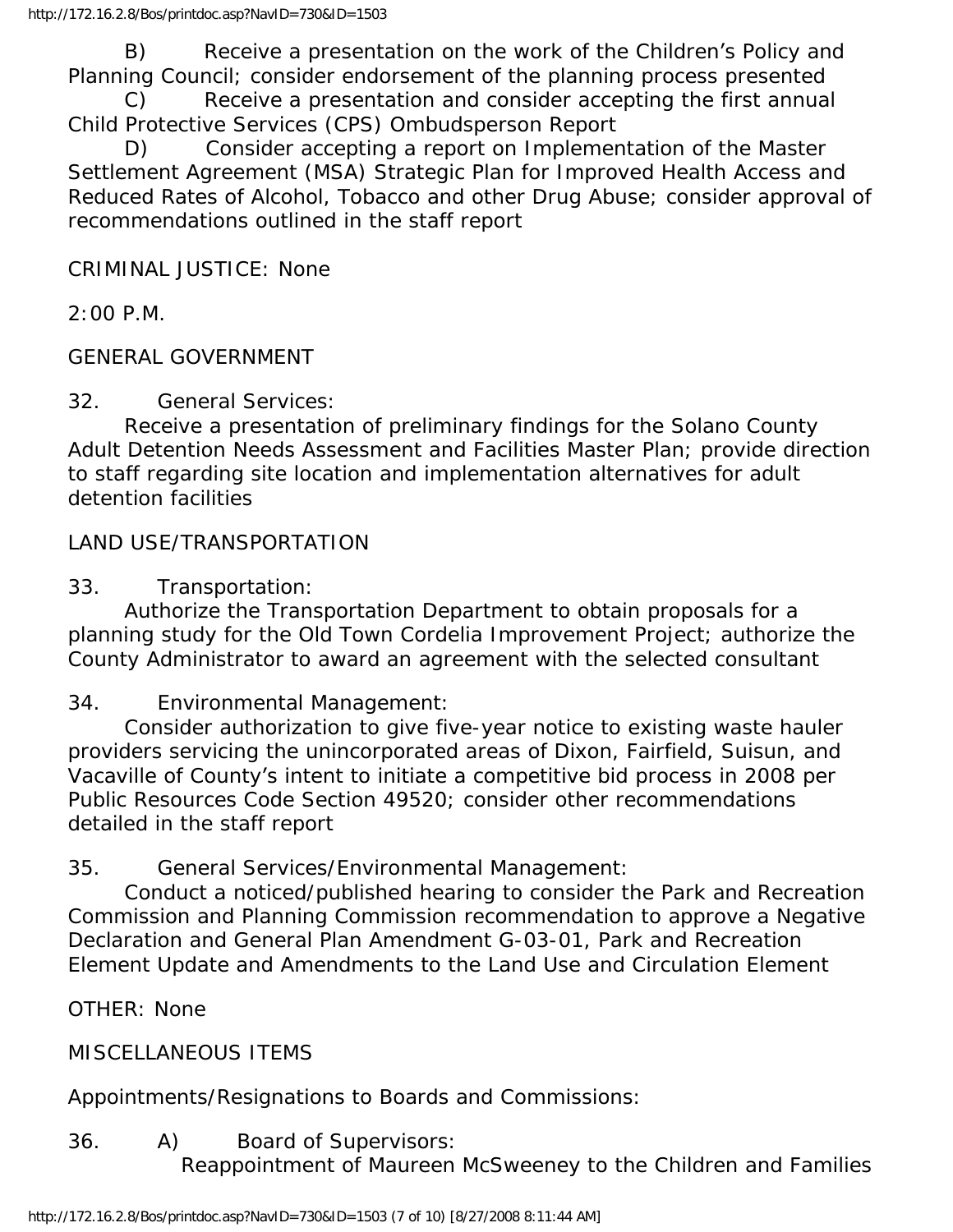Commission (First Five Solano)

- B) Board of Supervisors: Reappointment of Mr. Lee Tedder to the Vacaville-Elmira Cemetery District
- C) Children's Network:

 Reappointment of Jeffrey Knight, Pelton Stewart, Marie Fortier, Dorothy Bryant Steel, Nancy Calvo to the Solano Children's Alliance; appointment of Deborah Bayley and Thomas Olsen to the Solano Children's Alliance

D) Children's Network:

 Appointment of Captain Guy Venuti, MD to the Child Abuse Prevention Council

E) Health and Social Services:

 Appointment of Sharon Kunin to the Maternal, Child and Adolescent Health Advisory Board

F) Health and Social Services:

 Reappointment of Terri Riddle and Glenda Riddle to the Northern Solano Human Services Advisory Board

G) Health and Social Services:

 Appointment of Darcy Gremer to the In Home Supportive Services Public Authority Advisory Committee

H) County Administrator's Office:

 Reappointment of Laura Fowler and Nancy Calvo to the Children and Families Commission (First Five Solano)

37. Adjourn: to Solano County Budget Hearings, June 30, 2003, 9:00 a.m.

#### MEETING CALENDAR

6/24 5:30 p.m. Vallejo Sanitation and Flood Control, 555 Santa Clara St., Vallejo 6/26 2:00 p.m. Solano County Child Care Planning Council, Children's Network Conference Room, 2320 Courage Dr., FF 6/30 9:00 a.m. Solano County Budget Hearings, Board Chambers, 580 Texas St., FF 7/1 6:30 p.m. SIDS Advisory Committee, 300 Hospital Dr., Medical Staff Meeting Room, Vallejo 7/1 6:30 p.m. Solano County Children & Families Commission, Health & Human Services Center Multipurpose Rm., 2101 Courage Dr., FF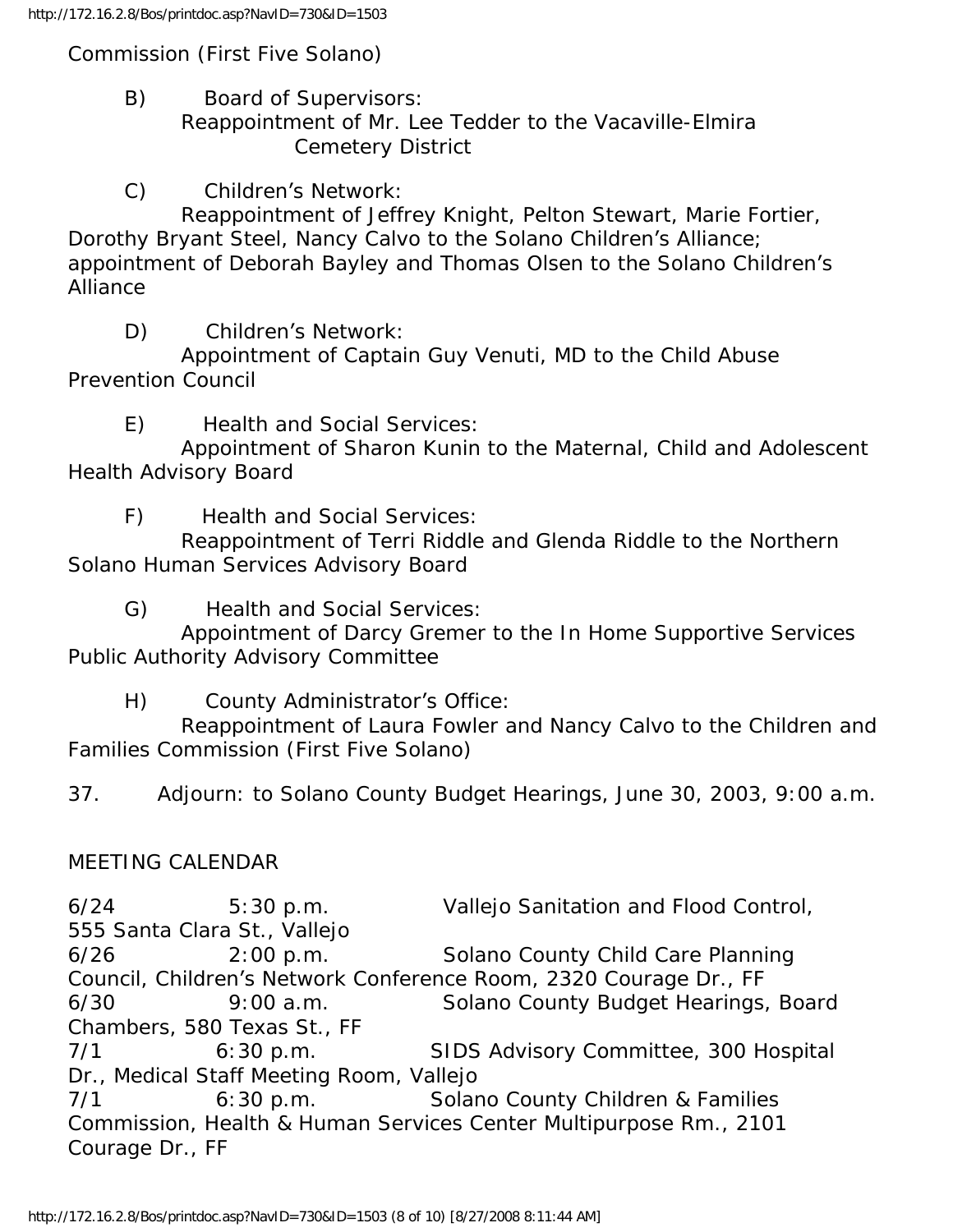7/2 9:30 a.m. BAAQMD 939 Ellis St., San Francisco 7/2 1:30 p.m. ABAG Regional Planning Comm. 7/3 10:00 a.m. Solano County Zoning Administrator, 470 Chadbourne Rd., 2nd Floor, FF 7/3 1:00 p.m. BCDC, S.F. Downtown Center, 425 Market St., San Francisco 7/3 7:00 p.m. Solano County Planning Commission, Board of Supervisors Chambers, 580 Texas St., FF 7/8 4:00 p.m. Maternal, Child, and Adolescent Health Advisory Board, 275 Beck Ave., Conf. Rm. 1, FF 7/9 9:00 a.m. Yolo-Solano Air Quality Management District, 1947 Galileo Court, Suite 103, Davis 7/9 6:00 p.m. Alcohol and Drug Advisory Board, 2101 Courage Dr., FF 7/9 6:00 p.m. Solano Transportation Authority Board, Suisun City Hall, 701 Civic Center Blvd., Suisun 7/9 6:15 p.m. Solano County Fair Board of Directors, Administration Building, Solano County Fairgrounds, Vallejo 7/10 1:30 p.m. Emergency Medical Care Committee, 275 Beck Ave., Conf. Rm. 1, FF 7/10 7:00 p.m. Solano County Aviation Advisory Commission/Airport Land Use Commission, Nut Tree Airport Conference Room, 301 County Airport Road, Vacaville 7/10 7:00 p.m. Solano County Water Agency, 508 Elmira Rd., Vacaville 7/10 7:00 p.m. Solano County Park and Recreation Commission, Architect Conf. Rm, 530 Clay St., FF 7/11 9:00 a.m. Local Task Force for Integrated Waste Management, Fairfield-Suisun Sewer District Office, 1010 Chadbourne Rd., **Suisun** 7/14 10:00 a.m. LAFCO, Board of Supervisors Chambers, 580 Texas St., FF 7/15 6:00 p.m. Local Mental Health Board, 1745 Enterprise Dr., Bldg. 2, 2nd Floor, Green Conf. Rm., FF 7/16 9:30 a.m. BAAQMD 939 Ellis St., San Francisco 7/16 2:00 p.m. Health & Social Services Subcommittee, Board of Supervisors Chambers, 580 Texas St., FF 7/16 4:00 p.m. Solano County Equal Employment Opportunity Committee, 580 Texas St., Third Floor CAO Conference Room, FF 7/17 10:00 a.m. Solano County Zoning Administrator, Environmental Management, 470 Chadbourne Rd., 2nd Floor, FF 7/17 1:00 p.m. BCDC, Metro Center, 101 Eighth St., Oakland 7/17 4:30 p.m. Solano County Community Action Agency Advisory Board, 320 Campus Lane, Suisun